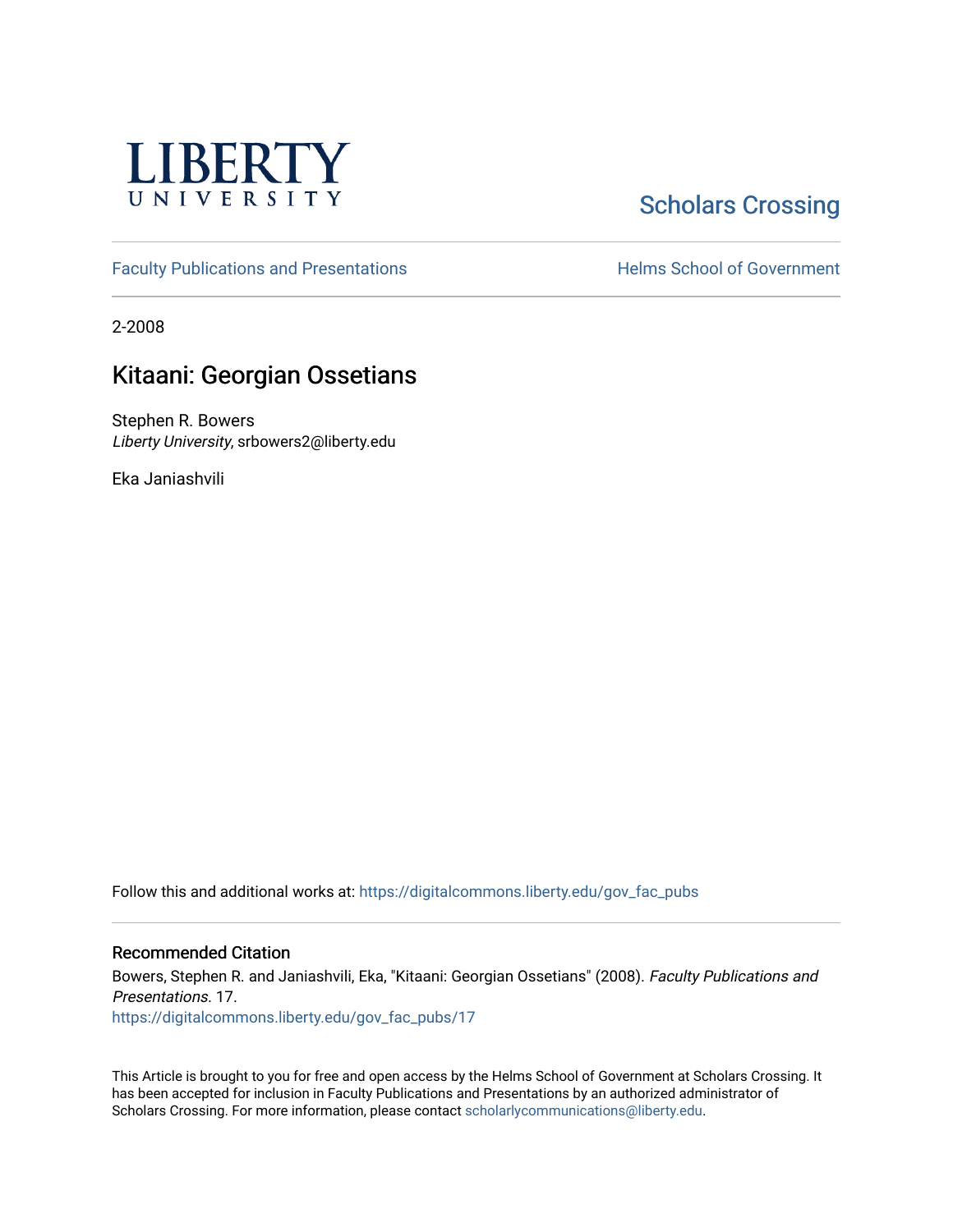### Stephen R. Bowers and Ekatarina Janiashvili

# Kitaani: Georgian Ossetians

February 2008 CSS at Helms School of Government

In January, 2008, Georgian elections were a significant step in the resolution of the political crisis which has plagued this post-Soviet state since the collapse of the USSR in 1991. The crisis has been exacerbated by accusations of corruption, charges of human rights violations, and inter-ethnic tensions that have become tangled with the complex of Caucasus politics. Abkhazia and Ossetia, two of the ethnic hotspots

noted as Gorbachev's reforms were destabilizing the Soviet Union, represented key challenges to Georgia's political maturity.

The world first learned of Ossetia in the final days of the Soviet Union when ethnicity, long the concern of ethnologists and few others, emerged as a driving force that was changing maps



throughout the region. In January, 1991, Tskhinvali, the capitol of South Ossetia, became a battle ground on which Georgian troops fought Ossetian militants determined to lead their community out of Georgia and eventually merge with North Ossetia in Russia. A military deadlock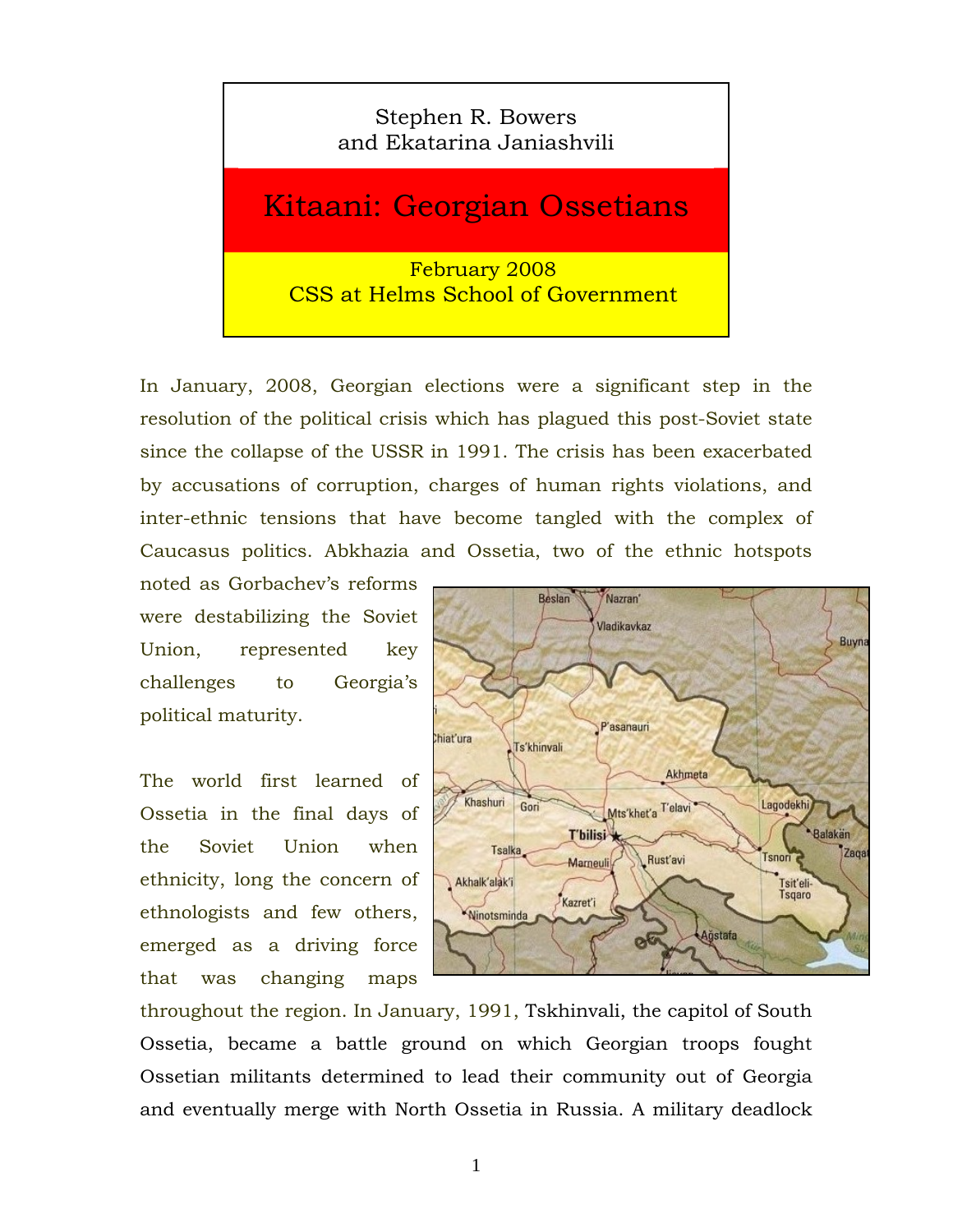in Tskhinvali was matched by a political deadlock when the Speaker of the South Ossetian Supreme Soviet, Torez Kulumbegov, was invited to meet with Georgian officials but was arrested immediately upon his arrival in Tbilisi.

The conflict was soon escalated by the imposition of a Georgian economic blockade against the Ossetian rebel region and a counter blockade against Georgian villages by Ossetians. Atrocities were commonplace; the

number of fatalities was measured in hundreds while 80,000 refugees gathered on the Georgian-Russian frontier. In 1992, the violence increased, soon involving both Georgian and Russian personnel as well as Russian politicians who spoke out on behalf of the Ossetian rebels. When the Georgian military overthrew Georgian President Zviad

 $\overline{a}$ 



Villagers have learned to provide basic necessities for themselves.

Gamsakhurdia, there was a ceasefire in Ossetia which was enforced by a Joint Control Commission and joint Russian – Georgian – Ossetian (South and North Ossetian) military patrols. Over the next decade Ossetia seemed to be drifting further and further from Georgia and many realists in the Georgian government began to suggest that it was lost for all time. At one point, Ossetian-Georgian tensions led to accusations by the South Ossetian separatists that Georgia was responsible for interruption of their water supply and threats that they would cut off water for nearby Georgian villages.<sup>1</sup>

<sup>&</sup>lt;sup>1</sup> "Water dispute heightens tension between Georgia and separatist South Ossetia", *Associated Press*, 31 May 2007.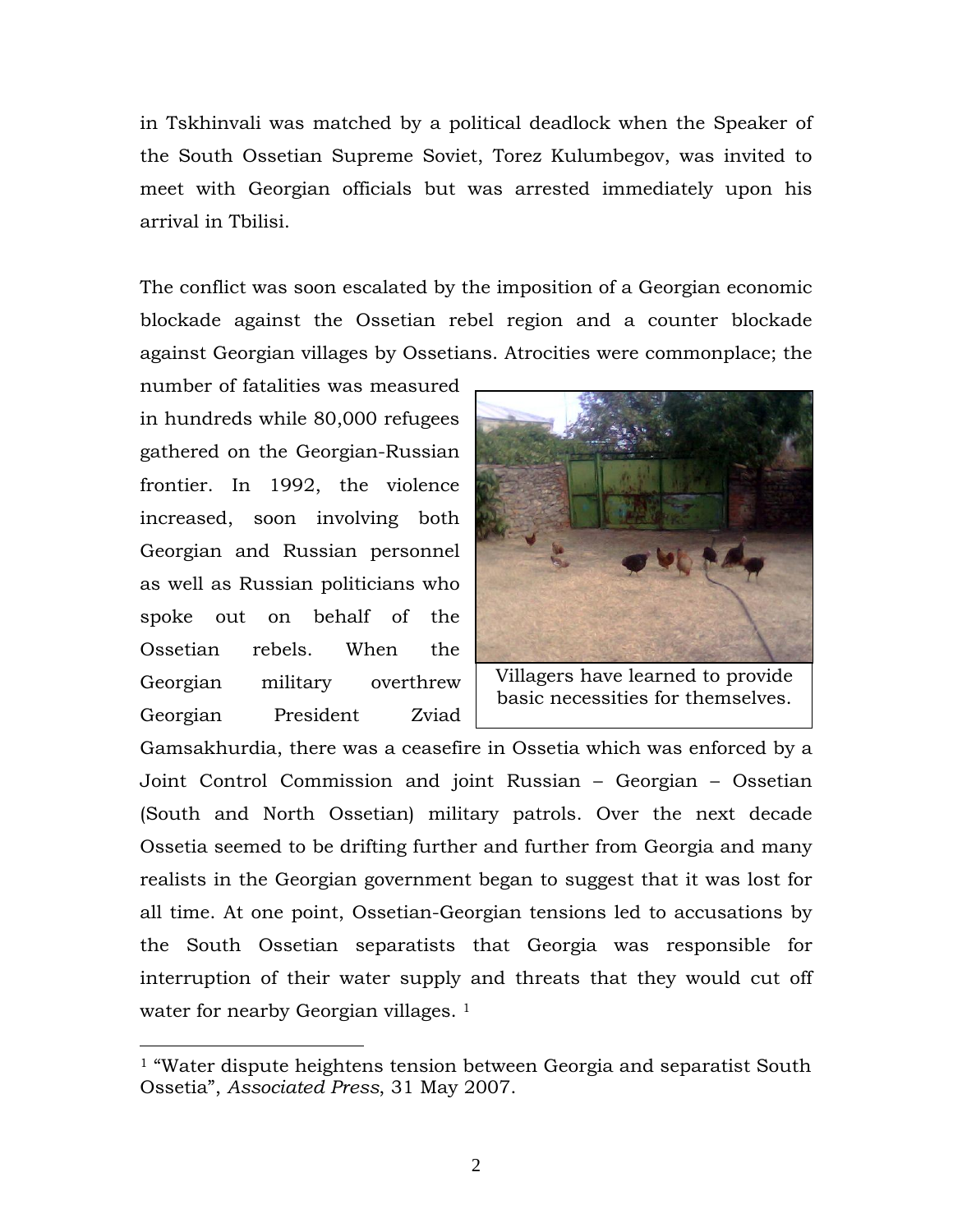However, by 2006, even in the wake of a South Ossetian independence referendum, there were indications that this trend did not mean the alienation of all Ossetians from Georgia. As Western powers condemned the referendum, Georgia moved to establish an alternative South Ossetian administration loyal to Tbilisi and representing a "different voice" in Ossetian society. In order to generate support for this alternative approach, Vladimir Sanakoev helped found the Salvation Union of South Ossetia.2 This organization, led by critics of Eduard Kokoity, the leader of the secessionist South Ossetia regime, organized an alternative presidential election in November 2006 in which Vladimir Sanakoev was elected as head of the provisional administration of a pro-Tbilisi South Ossetian regime with its headquarters in Kurta, a small town near Tskhinvali.

The reality of the situation is best illustrated by an examination of the nature of Ossetian communities in Georgia. Only by understanding the lives of those for whom political pronouncements matter less than the availability of basic goods and services can we have an understanding of what it means to be an Ossetian in Georgia.

 $\overline{a}$ 



31 August 2007: Eka Janiashvili (left) with Zura Khetashvili (right)

In May, 2007, the authors of this paper visited eastern Georgia and, in August, Eka Janiashvili, who is the Georgian representative for the Center for Security and Science, returned to the region to visit Kitaani, an Ossetian village which is located in eastern Georgia. Kitaani is 120

<sup>2 &</sup>quot;Signs of Status Quo Change in S.Ossetia", *Civil Georgia* / 20, 14 November 2006.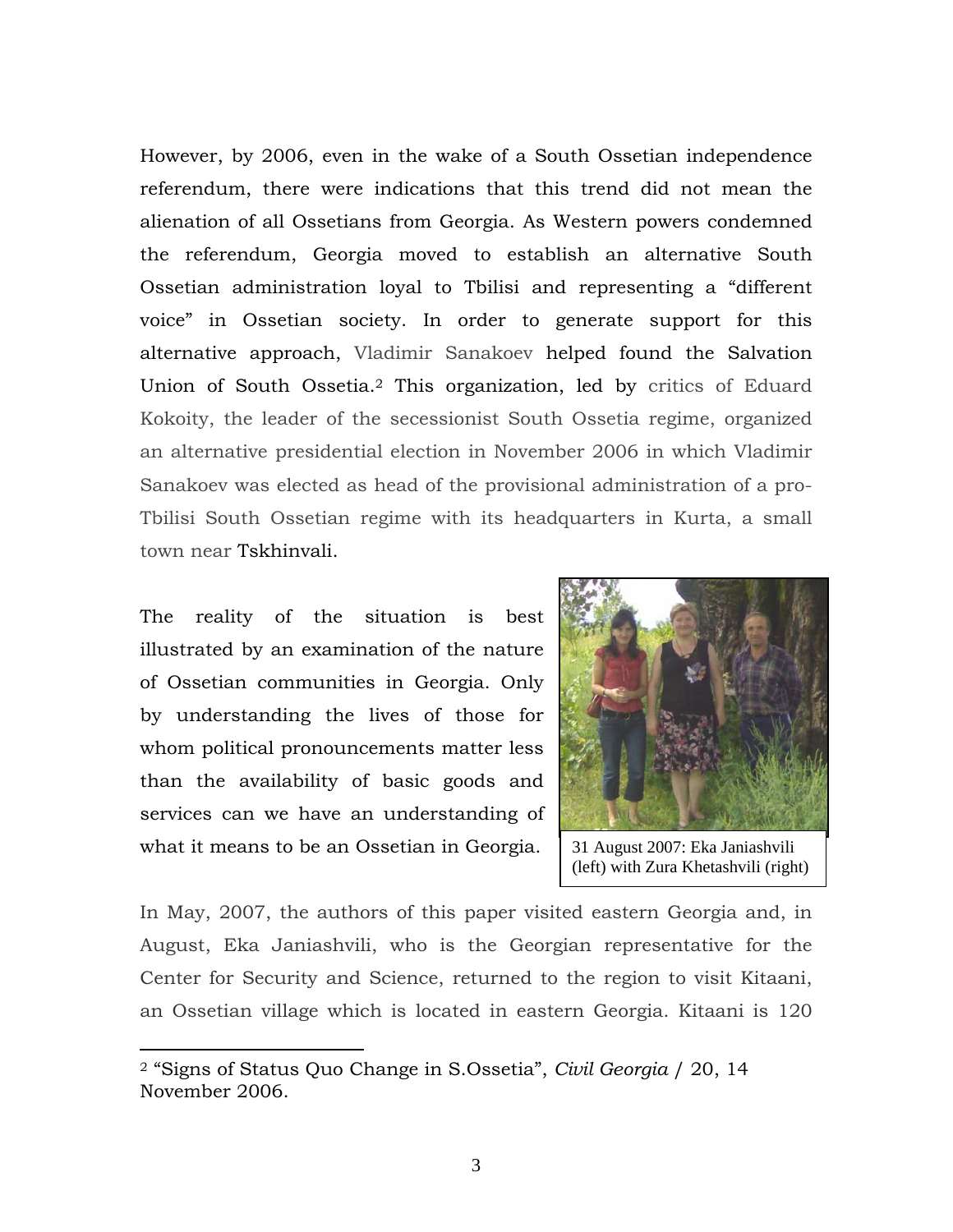kilometers from Kakheti near the road that leads to Chumlaki, a small town in the Gurgaani region. Most of Kitaani's inhabitants are Ossetians. Five years ago the village was home to five hundred and twenty people but now that number has declined to four hundred and thirty. Only a few of the people are Georgian. Kitaani's predominant language is Georgian but they can also speak Ossetian as well as some Russian.

Rural regions of the former USSR have all suffered from demographic pressures which force people into urban areas in search of opportunities. Kitaani's population decline has resulted in the evacuation of some houses but their owners do return for visits at least two times each year. First, they return in order to cultivate their grounds and plant crops and, second, they visit Kitaani to harvest the crops they planted earlier in the year.

The collapse of the Soviet system brought with it the disruption of local



Three of the villagers who discussed issues affecting Kitaani's future

government in many of the newly independent states. Not surprisingly, Kitaani does not have a formal political structure but has informally chosen its leadership on the basis of trust. Zura Khetashvili is Kitaani's leader and enjoys the respect and love of the villagers. When asked about his specific duties, Khetashvili explains that he is responsible for the

welfare of all the village residents. Decisions within the village are made after informal consultation with all those who have an interest that will be affected by what the leadership does. While the post-communist Caucasus region is noted for the volatility of ethnic relationships, Kitaani's Ossetians are not motivated by confrontational concerns. Their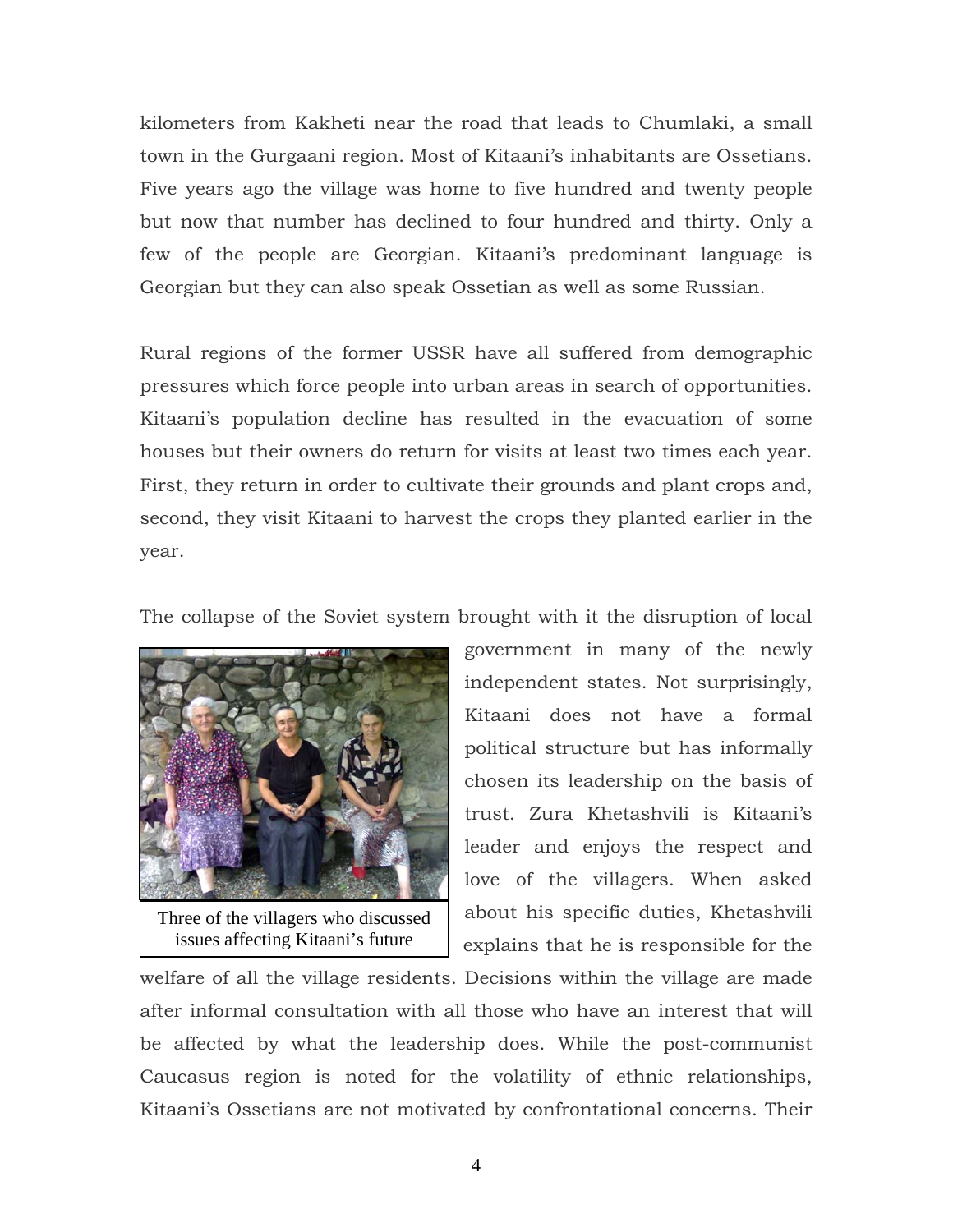community agenda is focused on practical matters that are relevant to their daily lives.

Like most Ossetians, the villagers understand Ossetia's identification with Tskhinvali, but looking beyond their village their hopes are for a peaceful resolution of differences associated with the Ossetian conflict. They also recognize a special kinship with nearby Ossetian villages but their allegiance is with the Georgian nation. An important expression of that allegiance is their enthusiastic support for Georgia's president, Mikheil Saakashvili. Villagers regard President Saakashvili as someone who respects the Ossetian people and is working to enhance their welfare. According to village leader Zura Khetashvili, the President has declared himself to be "super Ossetian" in response to any people who profess not to love the Ossetians.

The village's enthusiasm for the Saakashvili administration is matched

by their support for the Provisional Administration of South Ossetia which, as noted above, was created as a result of the efforts of the Salvation Union of South Ossetia and in opposition to the pro-Russian South Ossetian regime. In 2006, Dmitri Sanakoev, the head of the Provisional Administration, came to Kitaani in order to meet with the



The old Elia tree in Kitaani

residents and discuss their needs. Sanokoev pledged his support for the village and promised to use his influence to secure the services needed by the village. Zura Khetashvili feels that, as a result of this visit, there is now a realistic hope for a better life in Kitaani and renewed optimism about their future.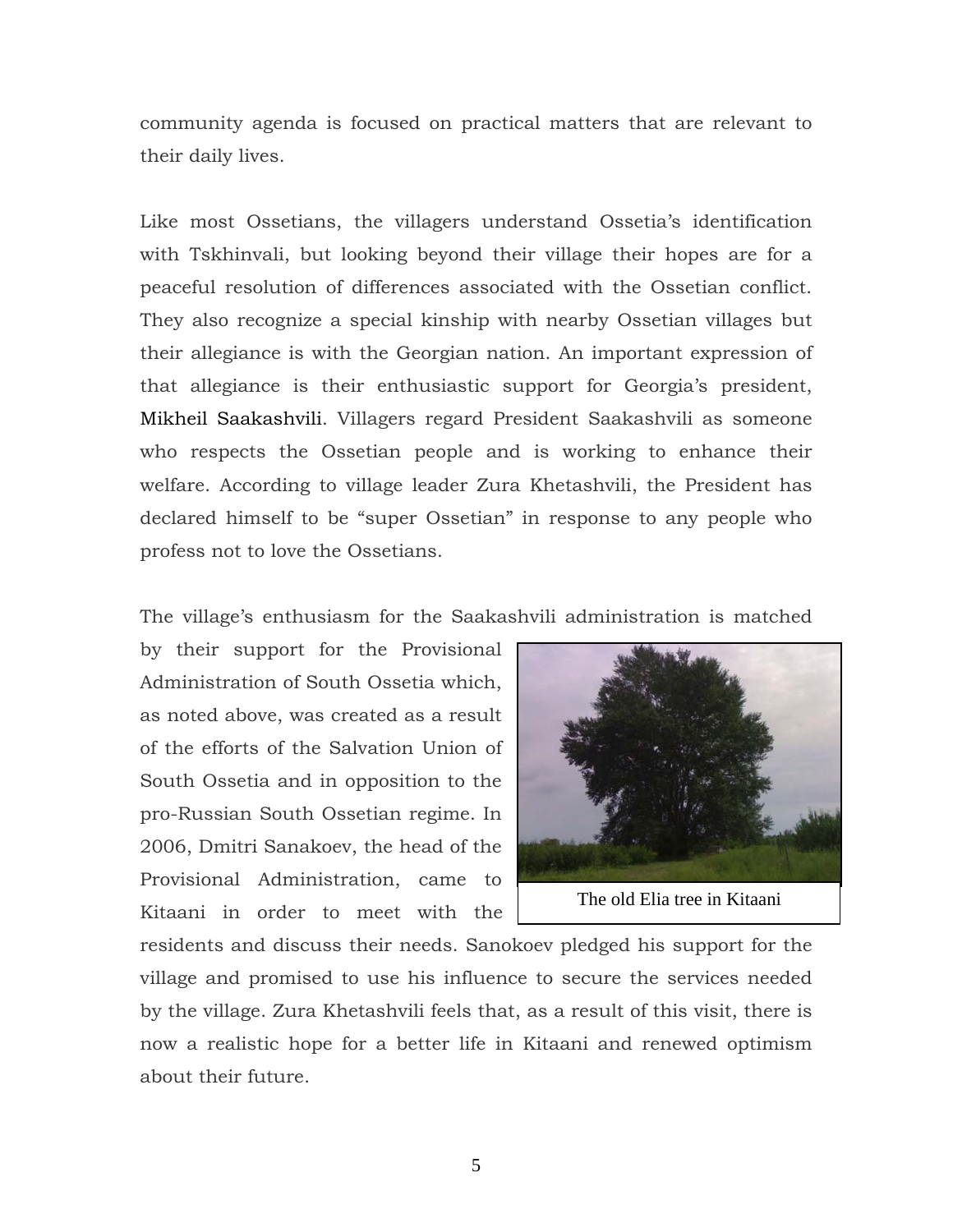As Ossetians, Kitaani's residents are well aware of the dispute between Georgia and Russia and the way in which the Ossetian community is involved in that dispute. The village's older generation, schooled in the Soviet period, has invested little thought in either anti-Russian or anti-Georgian diatribes. Their attention and hopes are focused on Russo-Georgian negotiations. They believe Georgia is both powerful and peaceful in its intentions and that compromise with Russia is possible and desirable. In contrast, the village youth see danger in Russo-Georgian talks and hope that Georgia can resolve issues about the future of Ossetia without outside involvement.

There is no functioning church in Kitaani and if someone wants to participate in a formal church setting, he must travel outside the village.



Base of Elia tree at which villagers consumed pork

Yet, faith plays an important role for the people of Kitaani. Most of the residents are Orthodox Christian but there are also Baptists and even members of a pagan cult known as the Iaghoviens. There are no Muslims in Kitaani or even in the area around the village.

While most people describe themselves as Christian, the pagan roots of Kitaani are seen in the persistence of pre-Christian traditions. The most important of the pagan traditions is their worship of a "sacred" tree which they have named Elia. The word Elia is a reference to a "god of harvest" and this tree is seen as the guarantor of bountiful harvests. Villagers believe that if they pray to Elia, the tree will protect their orange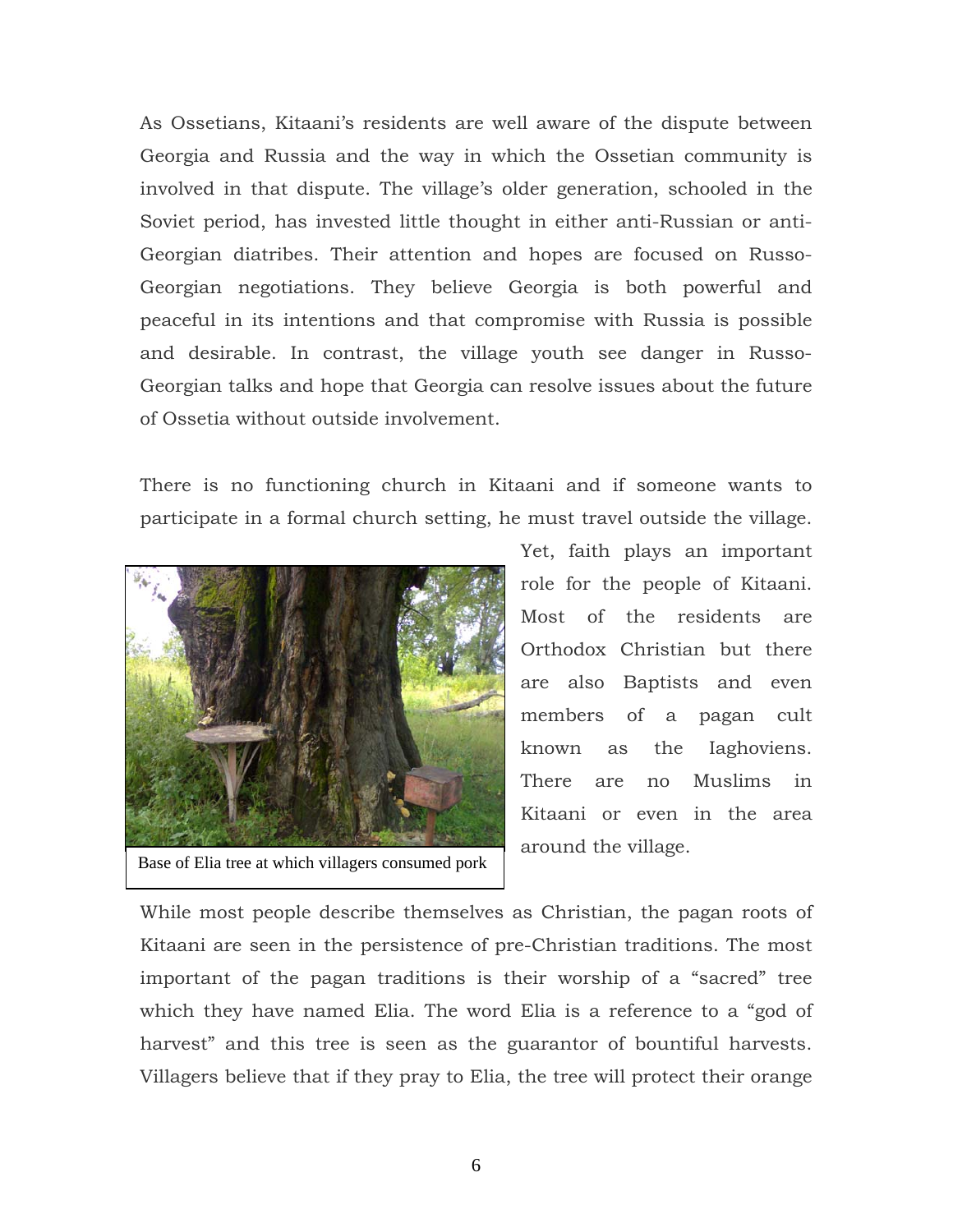groves from the frequent hail storms which can have devastating consequences for local harvests.

There are actually two sacred trees in Kitaani. This situation came about because the original Elia tree suffered the loss of a limb one afternoon. Upon seeing this large limb on the ground, one villager took part of that limb to his home in order to make use of it. Shortly



afterward, his only son fell ill and died. Although bees had built a nest in the villager's section of the limb and used it for the production of honey, the family felt that they suffered because of their use of the sacred tree for non-sacred purposes. Shortly after the boy's tragic death, a group of villagers sat underneath the tree to eat a meal which included pork. There is no Georgian cultural prohibition against eating pork in sacred places but because a hail storm hit the village and devastated the village's orchards almost immediately after the meal, the villagers concluded that they had angered Elia by consuming pork at that place just as they had angered the sacred tree when they had touched part of it with an ax. Shortly afterward, a fortune teller whom they consulted advised them to select a new tree to be the village's sacred tree.

The new Elia tree is located near the old one, just fifty meters from it. The road leading to the new tree is blessed with numerous plants which boast succulent berries, a fact that supported the villagers' selection of this tree as a successor to the original sacred tree. They recognize this tree as being just as impressive and beautiful as the original one and feel that the wisdom of this choice has been affirmed by the absence of the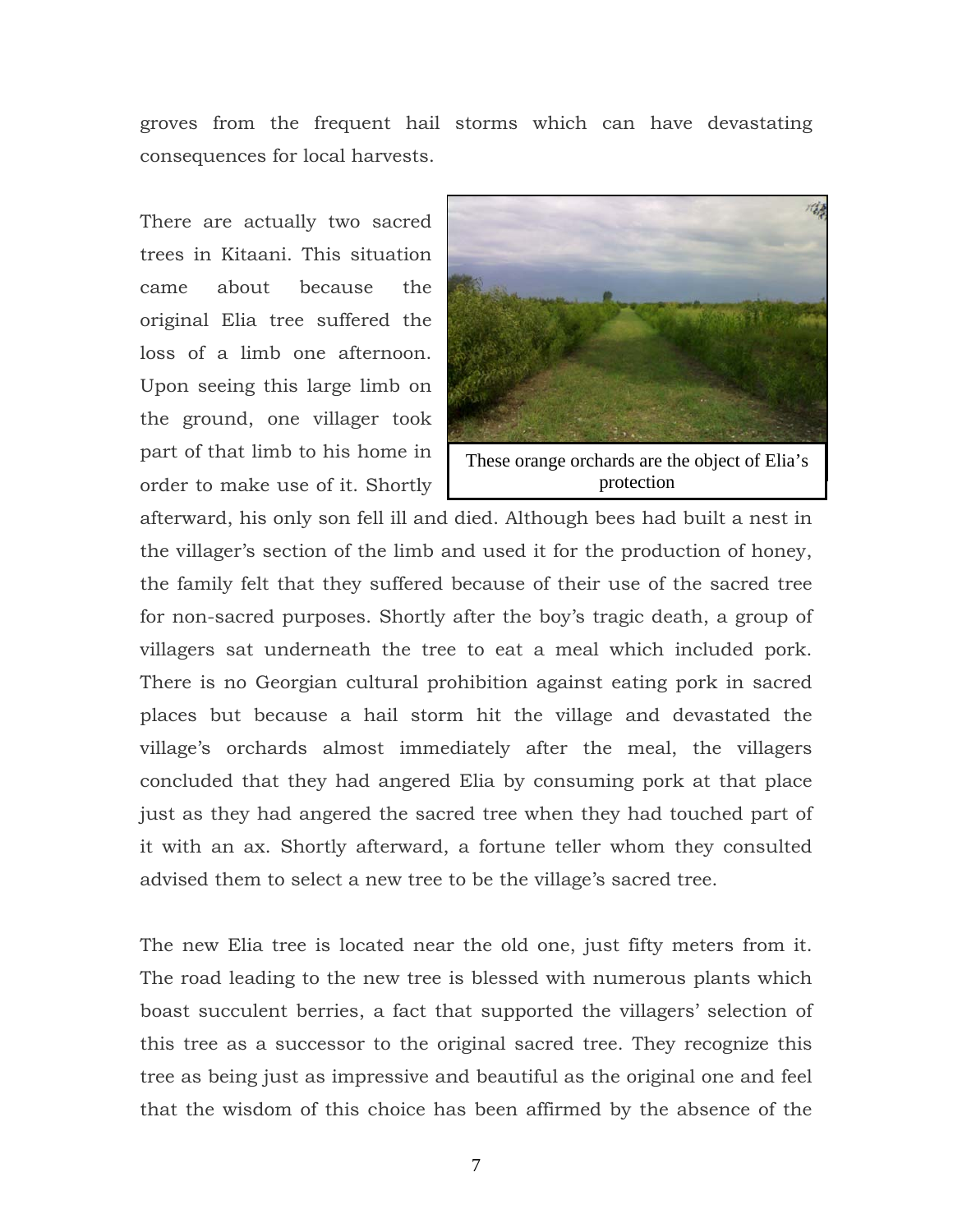hail storms which have routinely devastated local harvests. Shortly after

the selection of this tree, a limb fell from the tree just as one had fallen from the previous tree. Having learned their lesson, villagers refused to touch the fallen limb and left it on the ground where it landed. They have continued to care for this tree by lighting candles which they place beneath its branches. The



tree serves as the focus of their prayers for plentiful harvests and prosperity.

When villagers felt they had been successful in appeasing the anger of their sacred tree, they rejoiced in a renewed sense of security. This victory, however, did not eliminate Kitaani's difficulties and, like most people in the former USSR, residents of this remote village continue to enjoy something that is significantly less than complete happiness. Because of their geographical isolation and the normal structure of modern life, they miss their relatives who have left the village in search of opportunities. Only a few of the villagers' children, brothers, or sisters are able to return to Kitaani for visits. The breakup of the old Soviet Union means that many of them live in what may be a foreign country now and the complicated visa regulations are yet another barrier to maintaining the desired close contacts with their relatives. It is important to note that in facing these difficulties, Kitaani's Ossetians are no different from the Georgians living in that region. The problems are one of the factors which unite rather than divide the members of both ethnic groups.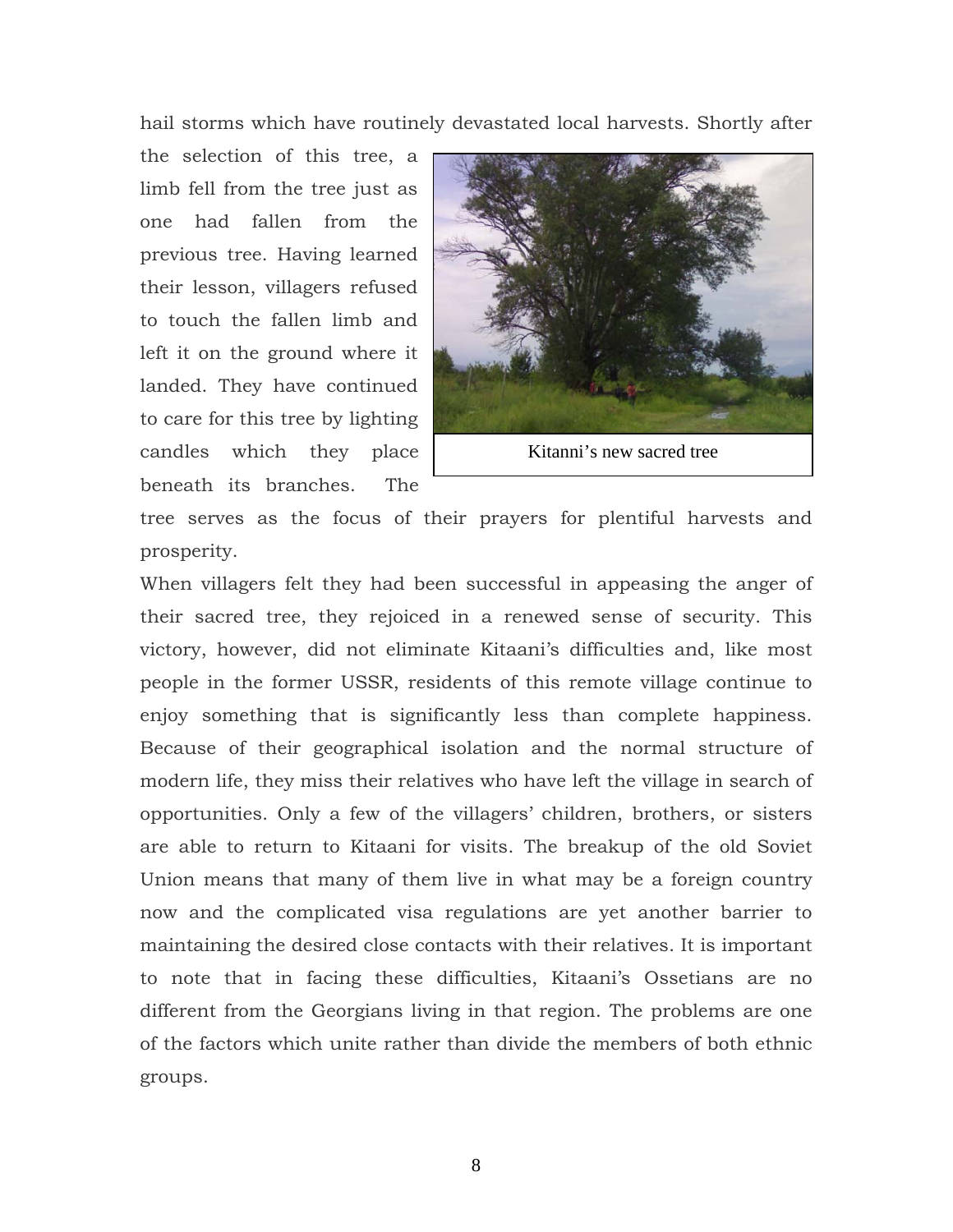While Tiblisi and Moscow are far away, villagers are aware of the controversies that swirl around the Georgian-Russian relationship and



A fallen branch from the new Elia remains untouched on the ground

the impact those controversies have on their lives. They speak of their desire for a peaceful resolution of those disputes just as they express a mundane but compelling need for better roads to link their village to the outside world. They are concerned that the village be served by

good schools and kindergartens so their children can receive an adequate education without leaving. For Kitaani's residents, cultural identity is strong and the most urgent popular requirements are not political. They greet both friends and

newcomers in the Georgian language with "*Gamarjoba",* a term often translated as "be victorious". This is the salutation of a people whose situation has forced them to face each day as a challenge and,



Khinkali or meat dumplings are a tradition of eastern Georgian cuisine.

in striving for victory they are not thinking in political terms. The people of Kitaani maintain the tradition of *Supra*, sometimes known simply as the *Georgian table*, as a means of social interaction with friends and family. The head of the table offers flowery, philosophical toasts to which each guest must respond in kind.